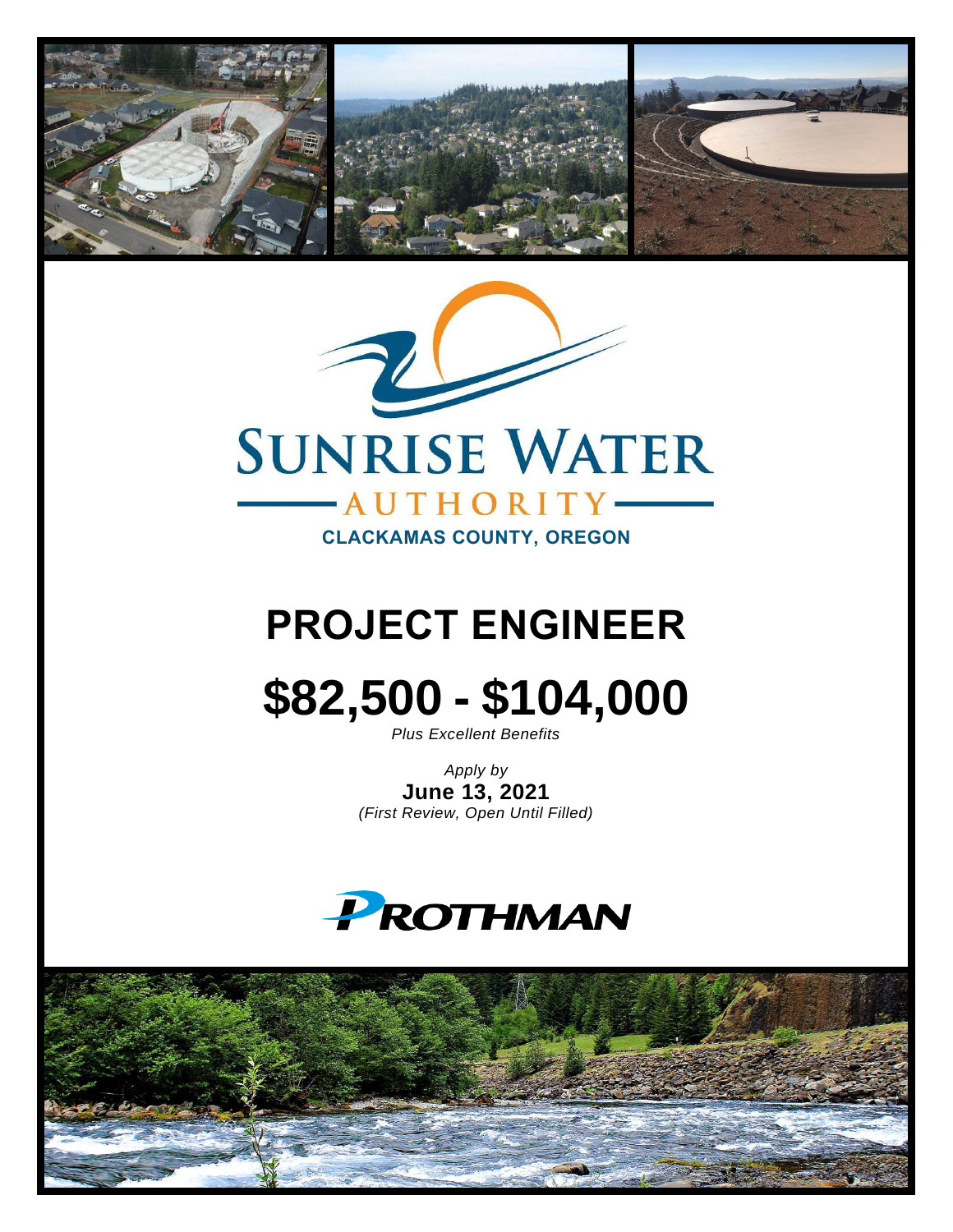#### **S U N R I S E W A T E R A U T H O R I T Y , O R E G O N ♦ P R O J E C T E N G I N E E R**

#### **THE AREA**



Sunrise Water Authority is located just 20 minutes south-east of Portland, Oregon in the city of Happy Valley. Nestled between the western foothills of the Cas-

cade Mountain range, the Mt. Hood National Forest to the east, and the vast Columbia River to the north, Clackamas County and the Portland metropolitan area are recognized as some of the most beautiful places to work and live in the United States.

Clackamas County is currently the third largest County in Oregon, encompassing roughly 1,879 square miles of land and has a population of nearly 420,000 citizens. The County offers an abundance of recreation and entertainment, and the mild climate, combined with the area's varied topography enables residents and visitors to enjoy a multitude of outdoor activities from golf or mini golf at courses, hiking, skiing, and sightseeing at nearby Mt. Hood to fishing and boating on the Willamette, Columbia, and Clackamas Rivers.

The city of Happy Valley, home to Sunrise Water Authority, is a thriving suburb located in the western corner of the County. The city is mostly residential and has an abundance of parks with access to playgrounds, skateparks, sporting fields, picnic facilities, walking and hiking trails. Locals enjoy many seasonal events such as a Fourth of July Carnival, a Summer Concert Series in the park, and Oktoberfest! Happy Valley is proud to be one of the fastest growing communities in Oregon and provide safe neighborhoods with an abundance of activities and events for the community.





Minutes away from Happy Valley, the city of Portland sits on the Columbia River which splits the border lines of Washington and Oregon. The Portland area offers locals and visitors an international airport, large city shopping, boutique and chain hotels, locally owned and franchised restaurants, cafes, and breweries, a large cultural arts scene, theater, music, events, and more. The City is also known for its continually changing top attractions from award winning food trucks and carts, to popup events, restaurants, and markets. Just a few of the City's many unique experiences include ever evolving manicured gardens, an array of museums, vintage clothing and antique stores, and even the world's largest independent bookstore. The area has a significant number of natural areas and outdoor activities nearby, including more than 70 miles of trails within Portland city limits found within the 5,156-acre Forest Park.

For those looking for adventure outside city limits, Mt. Hood is 60 miles east of Happy Valley, and boasts 11,250 feet of elevation where visitors can ski or snowboard, camp at one of the many campgrounds, or visit the historic Timberline Lodge. Fishing at nearby lakes and rivers, whitewater rafting, bird watching, hiking, canoeing, climbing, and bicycle riding are just a few of the adventures that await. Other nearby attractions include Willamette Falls, the largest waterfall in the American Pacific Northwest by volume, and the 17th widest in the world at 1,500 feet wide; the Clackamas Town Center in Happy Valley, a shopping mall with a movie theater; and Milo McIver State Park, which offers day-use or overnight camping, hiking, horse trails and disc golf.

PROTHMAN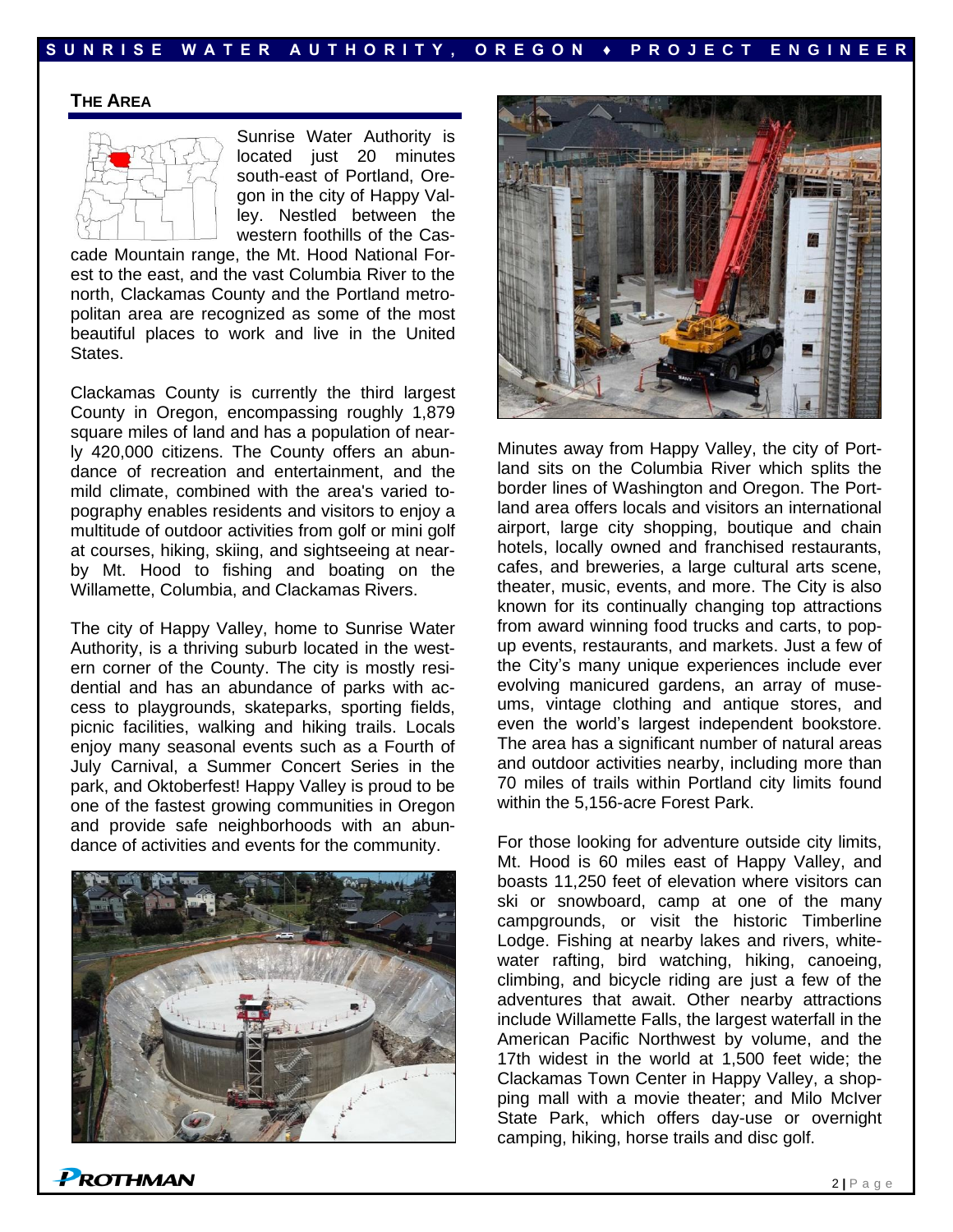#### **THE AUTHORITY**

Sunrise Water Authority (SWA) is a public agency that delivers a safe and reliable supply of water to a service area of over 22 square miles and nearly 50,000 residents, through approximately 16,500 metered connections, comprised mostly of residential and light commercial customers in Clackamas County, Oregon.

The Authority's service area includes populous areas city of Happy Valley and census-designated Damascus, as well as other semi-rural unincorporated areas in the County covering dramatically different elevations from a low of 140 feet above sea level to a high of over 1,100 feet above sea level. The Authority serves water primarily from the Clackamas River and is supplemented by local groundwater wells. Delivery of water is achieved through 16 pump stations, 15 reservoirs (23.6M gallons of storage), and roughly 250 miles of pipeline. SWA is a key stakeholder in the North Clackamas County Water Commission (NCCWC) which owns and operates a treatment plant along the Clackamas River. In addition, Sunrise buys wholesale water from Clackamas River Water, which also owns and operates a plant on the Clackamas River.



Sunrise has a 2021 total budget of \$28.2M, with a General Fund of \$16.7M. The 2021 budget includes \$4.8M of planned capital expenditures, primarily being allocated to the completion of a new 3-million-gallon reservoir and on-going rehabilitation of pump stations and pipeline replacements. Sunrise is also in the planned construction of a new \$13.5M administrative and field operations facility. SWA has 25 FTEs and five functional areas: Administration, Finance, Engineering & Technical Services, Customer Service, and Field Operations. The Authority is governed by a sevenmember Board of Commissioners, elected from separate zones defined by population to assure diverse service area representation.

#### **THE DEPARTMENT & POSITION**

Engineering & Technical Services oversees the planning, permitting, design, construction, and project management of water supply, treatment, transmission, and distribution facilities necessary to serve the Sunrise Water Authority customers.

Under the direction of the Engineering Manager, the Project Engineer (PE) will perform advanced analysis of system operations and hydraulic performance, assist in capital project planning and delivery, and conduct asset management and emergency resiliency planning. The new PE will prepare project-related reports, spreadsheets, databases, and technical materials, and prepare and review design and bid documents for procurement of construction services. The PE will lead work groups, be responsible for team outcomes, model superior customer service, and professionally represent the organization.

The new PE has the opportunity to be a key decision maker in establishing resource prioritization amid an aggressive 20-year capital expansion and replacement program.

#### **IDEAL CANDIDATE**

#### **Education and Experience:**

Candidates must be a licensed Professional Engineer in Oregon or be able to obtain licensure in Oregon within six months of hire. Candidates must have a working knowledge of hydraulic modeling of water distribution systems and related computer platforms (preference given to experience with InfoWater), working knowledge of ArcGIS Online, AutoCad, and MS Office Programs, and have a familiarity with codes, regulations and standards related to public drinking water systems.

The ideal candidate will have five (5) to seven (7) years of professional experience with at least three (3) years of experience in design and/or construction administration related to municipal drinking water infrastructure, including reservoirs, pipelines, and pump stations.

A bachelor's degree or higher in civil, mechanical, or environmental engineering, or a related field is desired. The selected candidate will be required to possess a valid Oregon State Driver's license by time of hire.